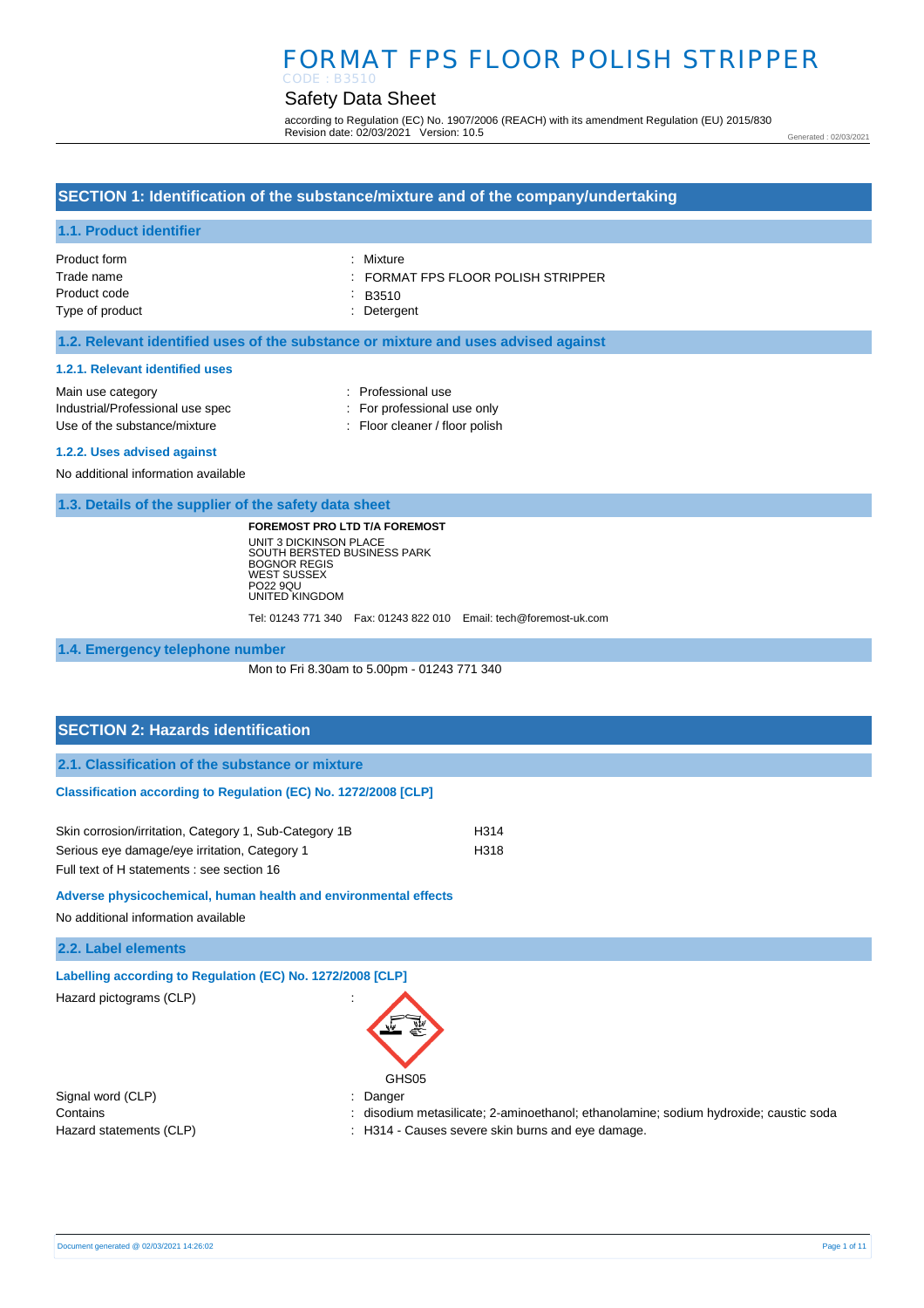according to Regulation (EC) No. 1907/2006 (REACH) with its amendment Regulation (EU) 2015/830

| Precautionary statements (CLP) | : P264 - Wash hands thoroughly after handling.                                         |
|--------------------------------|----------------------------------------------------------------------------------------|
|                                | P280 - Wear eye protection.                                                            |
|                                | P301+P330+P331 - IF SWALLOWED: Rinse mouth. Do NOT induce vomiting.                    |
|                                | P303+P361+P353 - IF ON SKIN (or hair): Take off immediately all contaminated clothing. |
|                                | Rinse skin with water or shower.                                                       |
|                                | P305+P351+P338 - IF IN EYES: Rinse cautiously with water for several minutes. Remove   |
|                                | contact lenses, if present and easy to do. Continue rinsing.                           |
|                                | P315 - Get immediate medical advice/attention.                                         |
|                                | P405 - Store locked up.                                                                |
|                                |                                                                                        |

### **2.3. Other hazards**

No additional information available

## **SECTION 3: Composition/information on ingredients**

#### **3.1. Substances**

#### Not applicable

## **3.2. Mixtures**

| <b>Name</b>                                                                                                                                             | <b>Product identifier</b>                                                                               | $\frac{9}{6}$ | <b>Classification according to</b><br><b>Regulation (EC) No.</b><br>1272/2008 [CLP]                                                                              |
|---------------------------------------------------------------------------------------------------------------------------------------------------------|---------------------------------------------------------------------------------------------------------|---------------|------------------------------------------------------------------------------------------------------------------------------------------------------------------|
| disodium metasilicate                                                                                                                                   | (CAS-No.) 6834-92-0<br>(EC-No.) 229-912-9<br>(EC Index-No.) 014-010-00-8<br>(REACH-no) 01-2119449811-37 | $1 - 5$       | Skin Corr. 1B, H314<br><b>STOT SE 3, H335</b>                                                                                                                    |
| tetrasodium ethylene diamine tetraacetate                                                                                                               | (CAS-No.) 64-02-8<br>(EC-No.) 200-573-9<br>(EC Index-No.) 607-428-00-2<br>(REACH-no) 01-2119486762-27   | $1 - 5$       | Acute Tox. 4 (Oral), H302<br>Eye Dam. 1, H318                                                                                                                    |
| 2-aminoethanol; ethanolamine<br>substance with national workplace exposure limit(s)<br>(IE, GB); substance with a Community workplace<br>exposure limit | (CAS-No.) 141-43-5<br>(EC-No.) 205-483-3<br>(EC Index-No.) 603-030-00-8<br>(REACH-no) 01-2119486455-28  | $1 - 5$       | Acute Tox. 4 (Oral), H302<br>Acute Tox. 4 (Dermal), H312<br>Acute Tox. 4 (Inhalation), H332<br>Acute Tox. 4 (Inhalation: vapour),<br>H332<br>Skin Corr. 1B, H314 |
| Sodium xylenesulphonate                                                                                                                                 | (CAS-No.) 1300-72-7<br>(EC-No.) 215-090-9<br>(REACH-no) 01-2119513350-56                                | $1 - 5$       | Eye Irrit. 2, H319                                                                                                                                               |
| sodium hydroxide; caustic soda<br>substance with national workplace exposure limit(s)<br>(IE, GB)                                                       | (CAS-No.) 1310-73-2<br>(EC-No.) 215-185-5<br>(EC Index-No.) 011-002-00-6<br>(REACH-no) 01-2119457892-27 | $1 - 5$       | Skin Corr. 1A, H314                                                                                                                                              |

| <b>Name</b>                    | <b>Product identifier</b>                                                                               | <b>Specific concentration limits</b>                                                                                                                 |
|--------------------------------|---------------------------------------------------------------------------------------------------------|------------------------------------------------------------------------------------------------------------------------------------------------------|
| 2-aminoethanol; ethanolamine   | (CAS-No.) 141-43-5<br>(EC-No.) 205-483-3<br>(EC Index-No.) 603-030-00-8<br>(REACH-no) 01-2119486455-28  | ( 5 ≤C ≤ 100) STOT SE 3, H335                                                                                                                        |
| sodium hydroxide; caustic soda | (CAS-No.) 1310-73-2<br>(EC-No.) 215-185-5<br>(EC Index-No.) 011-002-00-6<br>(REACH-no) 01-2119457892-27 | $(0.5 \leq C < 2)$ Skin Irrit. 2, H315<br>$(0.5 \leq C < 2)$ Eye Irrit. 2, H319<br>(2 ≤C < 5) Skin Corr. 1B, H314<br>5 ≤C ≤ 100) Skin Corr. 1A, H314 |

#### Document generated @ 02/03/2021 14:26:02 Page 2 of 11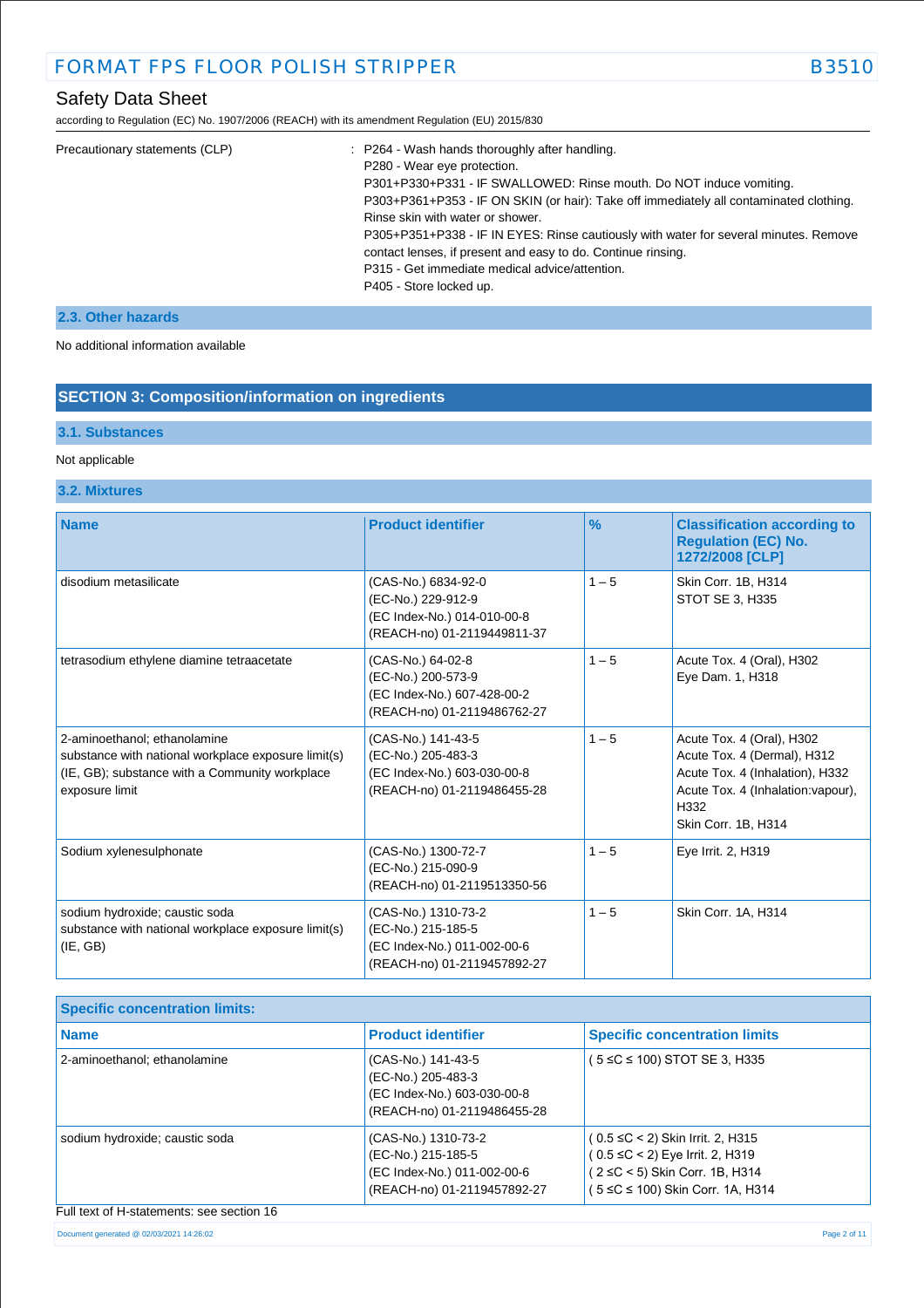## Safety Data Sheet

according to Regulation (EC) No. 1907/2006 (REACH) with its amendment Regulation (EU) 2015/830

| <b>SECTION 4: First aid measures</b>                                                                                                               |                                                                                                                                                                                                                                                                       |
|----------------------------------------------------------------------------------------------------------------------------------------------------|-----------------------------------------------------------------------------------------------------------------------------------------------------------------------------------------------------------------------------------------------------------------------|
| 4.1. Description of first aid measures                                                                                                             |                                                                                                                                                                                                                                                                       |
| First-aid measures general<br>First-aid measures after inhalation<br>First-aid measures after skin contact                                         | : Get medical advice/attention if you feel unwell.<br>: Remove person to fresh air and keep comfortable for breathing.<br>: Wash skin with plenty of water. Take off immediately all contaminated clothing and wash it<br>before reuse. Get medical advice/attention. |
| First-aid measures after eye contact<br>First-aid measures after ingestion                                                                         | : Rinse cautiously with water for several minutes. Remove contact lenses, if present and easy<br>to do. Continue rinsing. Get immediate medical advice/attention.<br>: Do NOT induce vomiting. Rinse mouth. Drink plenty of water. Get medical advice/attention.      |
| 4.2. Most important symptoms and effects, both acute and delayed                                                                                   |                                                                                                                                                                                                                                                                       |
| Symptoms/effects after inhalation<br>Symptoms/effects after skin contact<br>Symptoms/effects after eye contact<br>Symptoms/effects after ingestion | : May cause respiratory irritation.<br>: Burns.<br>: Causes serious eye damage.<br>: Burns.                                                                                                                                                                           |
|                                                                                                                                                    | 4.3. Indication of any immediate medical attention and special treatment needed                                                                                                                                                                                       |

Treat symptomatically.

| <b>SECTION 5: Firefighting measures</b>                    |                                     |
|------------------------------------------------------------|-------------------------------------|
| 5.1. Extinguishing media                                   |                                     |
| Suitable extinguishing media                               | : Carbon dioxide. Dry powder. Foam. |
| 5.2. Special hazards arising from the substance or mixture |                                     |
| Hazardous decomposition products in case of fire           | : Corrosive vapours.                |
| 5.3. Advice for firefighters                               |                                     |

No additional information available

| <b>SECTION 6: Accidental release measures</b>                                                                         |                                                                                                                |  |
|-----------------------------------------------------------------------------------------------------------------------|----------------------------------------------------------------------------------------------------------------|--|
| 6.1. Personal precautions, protective equipment and emergency procedures                                              |                                                                                                                |  |
| 6.1.1. For non-emergency personnel<br>Emergency procedures<br>6.1.2. For emergency responders<br>Protective equipment | Evacuate unnecessary personnel.<br>Use personal protective equipment as required.                              |  |
| <b>6.2. Environmental precautions</b>                                                                                 |                                                                                                                |  |
| Avoid release to the environment.                                                                                     |                                                                                                                |  |
| 6.3. Methods and material for containment and cleaning up                                                             |                                                                                                                |  |
| For containment<br>Methods for cleaning up                                                                            | Collect spillage.<br>Soak up spills with inert solids, such as clay or diatomaceous earth as soon as possible. |  |
| 6.4. Reference to other sections                                                                                      |                                                                                                                |  |

For further information refer to section 8: "Exposure controls/personal protection". For further information refer to section 13.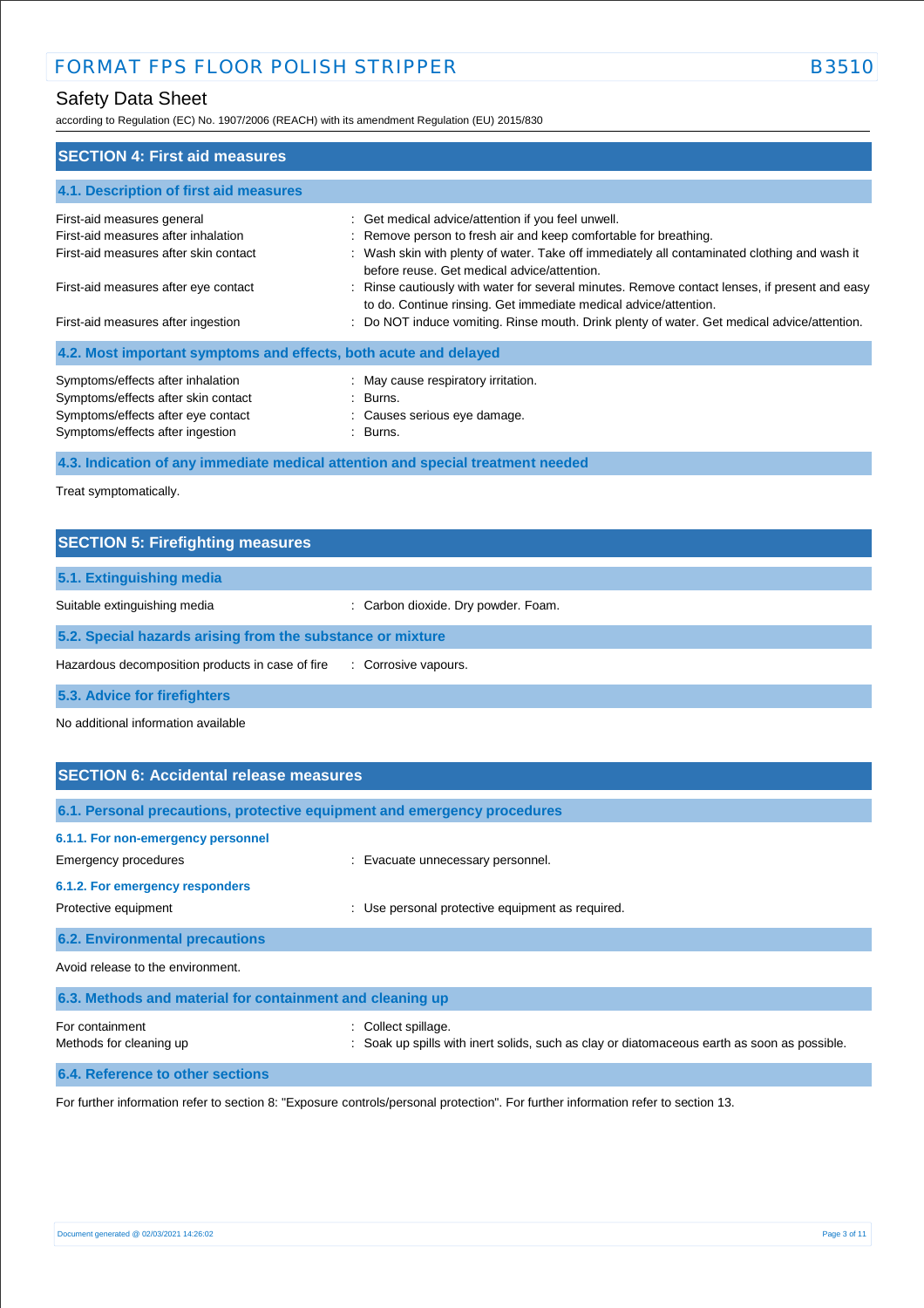according to Regulation (EC) No. 1907/2006 (REACH) with its amendment Regulation (EU) 2015/830

| <b>SECTION 7: Handling and storage</b>                                                                                           |                                                                                                                                                                                                      |  |
|----------------------------------------------------------------------------------------------------------------------------------|------------------------------------------------------------------------------------------------------------------------------------------------------------------------------------------------------|--|
| 7.1. Precautions for safe handling                                                                                               |                                                                                                                                                                                                      |  |
| Precautions for safe handling<br>Hygiene measures                                                                                | : Avoid contact with skin and eyes.<br>: Do not eat, drink or smoke when using this product.                                                                                                         |  |
| 7.2. Conditions for safe storage, including any incompatibilities                                                                |                                                                                                                                                                                                      |  |
| <b>Technical measures</b><br>Storage conditions<br>Incompatible products<br>Incompatible materials<br>Special rules on packaging | : Does not require any specific or particular technical measures.<br>: Keep container closed when not in use.<br>: Oxidizing agent. Strong acids.<br>: Metals.<br>: Keep only in original container. |  |
| 7.3. Specific end use(s)                                                                                                         |                                                                                                                                                                                                      |  |

No additional information available

## **SECTION 8: Exposure controls/personal protection**

**8.1. Control parameters**

### **8.1.1 National occupational exposure and biological limit values**

| 2-aminoethanol; ethanolamine (141-43-5)                   |                                                                                                                                                                                                |  |
|-----------------------------------------------------------|------------------------------------------------------------------------------------------------------------------------------------------------------------------------------------------------|--|
| <b>EU - Indicative Occupational Exposure Limit (IOEL)</b> |                                                                                                                                                                                                |  |
| Local name                                                | 2-Aminoethanol                                                                                                                                                                                 |  |
| <b>IOEL TWA</b>                                           | $2.5$ mg/m <sup>3</sup>                                                                                                                                                                        |  |
| <b>IOEL TWA [ppm]</b>                                     | 1 ppm                                                                                                                                                                                          |  |
| <b>IOEL STEL</b>                                          | $7.6$ mg/m <sup>3</sup>                                                                                                                                                                        |  |
| IOEL STEL [ppm]                                           | 3 ppm                                                                                                                                                                                          |  |
| <b>Notes</b>                                              | Skin                                                                                                                                                                                           |  |
| Regulatory reference                                      | COMMISSION DIRECTIVE 2006/15/EC                                                                                                                                                                |  |
| <b>Ireland - Occupational Exposure Limits</b>             |                                                                                                                                                                                                |  |
| Local name                                                | 2-Aminoethanol [Ethanolamine]                                                                                                                                                                  |  |
| OEL TWA [1]                                               | $2.5$ mg/m <sup>3</sup>                                                                                                                                                                        |  |
| OEL TWA [2]                                               | 1 ppm                                                                                                                                                                                          |  |
| OEL STEL                                                  | $7.6$ mg/m <sup>3</sup>                                                                                                                                                                        |  |
| OEL STEL [ppm]                                            | 3 ppm                                                                                                                                                                                          |  |
| Notes (IE)                                                | Sk (Substances which have the capacity to penetrate intact skin when they come in<br>contact with it, and be absorbed into the body), IOELV (Indicative Occupational Exposure<br>Limit Values) |  |
| Regulatory reference                                      | Chemical Agents Code of Practice 2020                                                                                                                                                          |  |
| <b>United Kingdom - Occupational Exposure Limits</b>      |                                                                                                                                                                                                |  |
| Local name                                                | 2-Aminoethanol                                                                                                                                                                                 |  |
| WEL TWA (OEL TWA) [1]                                     | $2.5$ mg/m <sup>3</sup>                                                                                                                                                                        |  |
| WEL TWA (OEL TWA) [2]                                     | 1 ppm                                                                                                                                                                                          |  |
| WEL STEL (OEL STEL)                                       | $7.6$ mg/m <sup>3</sup>                                                                                                                                                                        |  |
| WEL STEL (OEL STEL) [ppm]                                 | 3 ppm                                                                                                                                                                                          |  |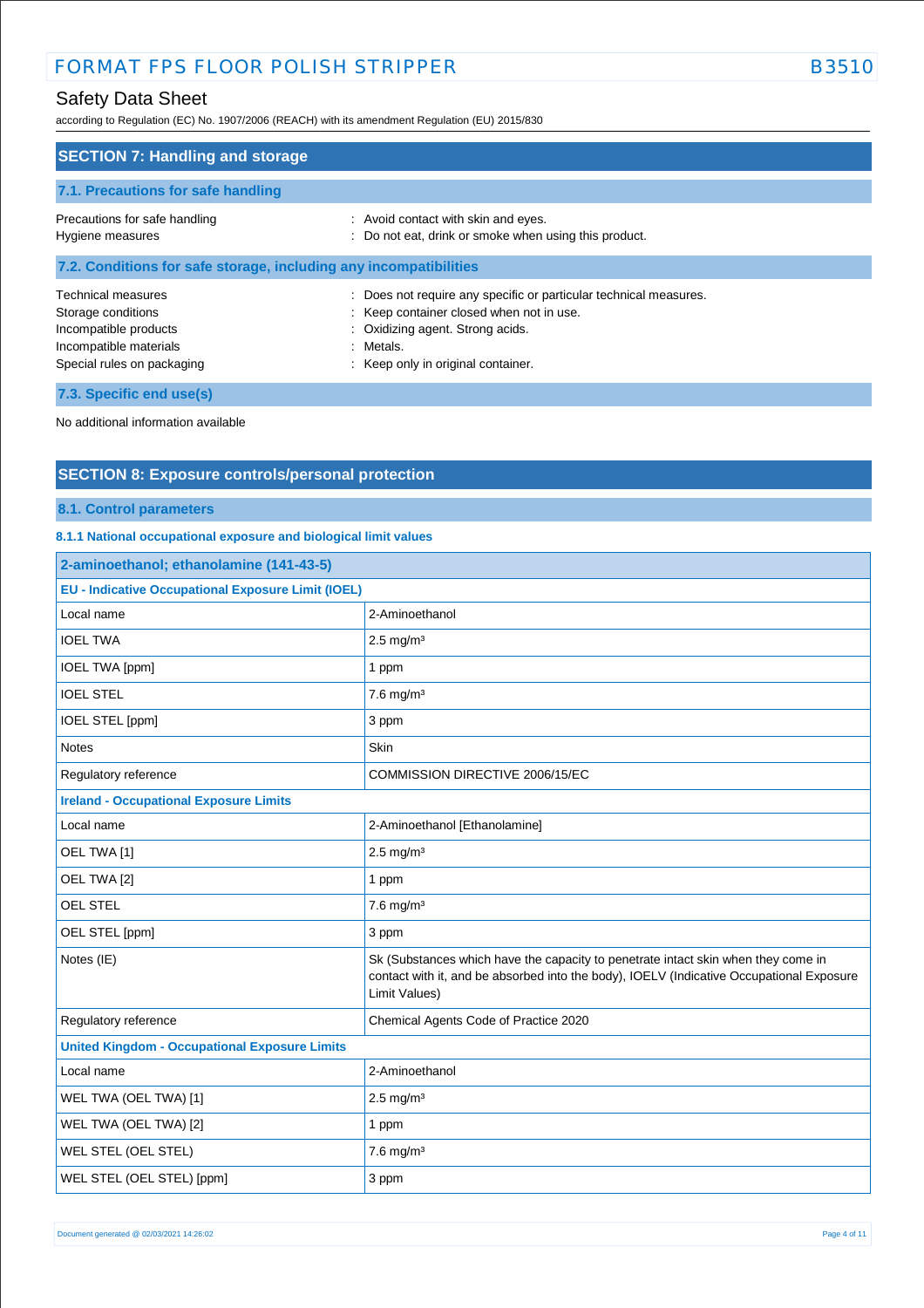according to Regulation (EC) No. 1907/2006 (REACH) with its amendment Regulation (EU) 2015/830

| 2-aminoethanol; ethanolamine (141-43-5) |                                                                                                                                                                |
|-----------------------------------------|----------------------------------------------------------------------------------------------------------------------------------------------------------------|
| Remark (WEL)                            | Sk (Can be absorbed through the skin. The assigned substances are those for which there<br>are concerns that dermal absorption will lead to systemic toxicity) |
| Regulatory reference                    | EH40/2005 (Fourth edition, 2020). HSE                                                                                                                          |

| sodium hydroxide; caustic soda (1310-73-2)           |                    |  |
|------------------------------------------------------|--------------------|--|
| <b>Ireland - Occupational Exposure Limits</b>        |                    |  |
| Local name                                           | Sodium hydroxide   |  |
| <b>OEL STEL</b>                                      | $2 \text{ mg/m}^3$ |  |
| <b>United Kingdom - Occupational Exposure Limits</b> |                    |  |
| Local name                                           | Sodium hydroxide   |  |
| <b>WEL STEL (OEL STEL)</b>                           | $2 \text{ mg/m}^3$ |  |

#### **8.1.2. Recommended monitoring procedures**

No additional information available

#### **8.1.3. Air contaminants formed**

No additional information available

### **8.1.4. DNEL and PNEC**

No additional information available

#### **8.1.5. Control banding**

No additional information available

#### **8.2. Exposure controls**

#### **8.2.1. Appropriate engineering controls**

No additional information available

#### **8.2.2. Personal protection equipment**

#### **Personal protective equipment symbol(s):**



#### **8.2.2.1. Eye and face protection**

| Eye protection:        |  |
|------------------------|--|
| Safety glasses. EN 166 |  |

#### **8.2.2.2. Skin protection**

| Skin and body protection:         |  |
|-----------------------------------|--|
| Wear suitable protective clothing |  |

#### **Hand protection:**

Chemical resistant gloves (according to European standard EN 374 or equivalent). Nitrile rubber gloves

#### **Other skin protection**

**Materials for protective clothing:**

Safety boots. PICM008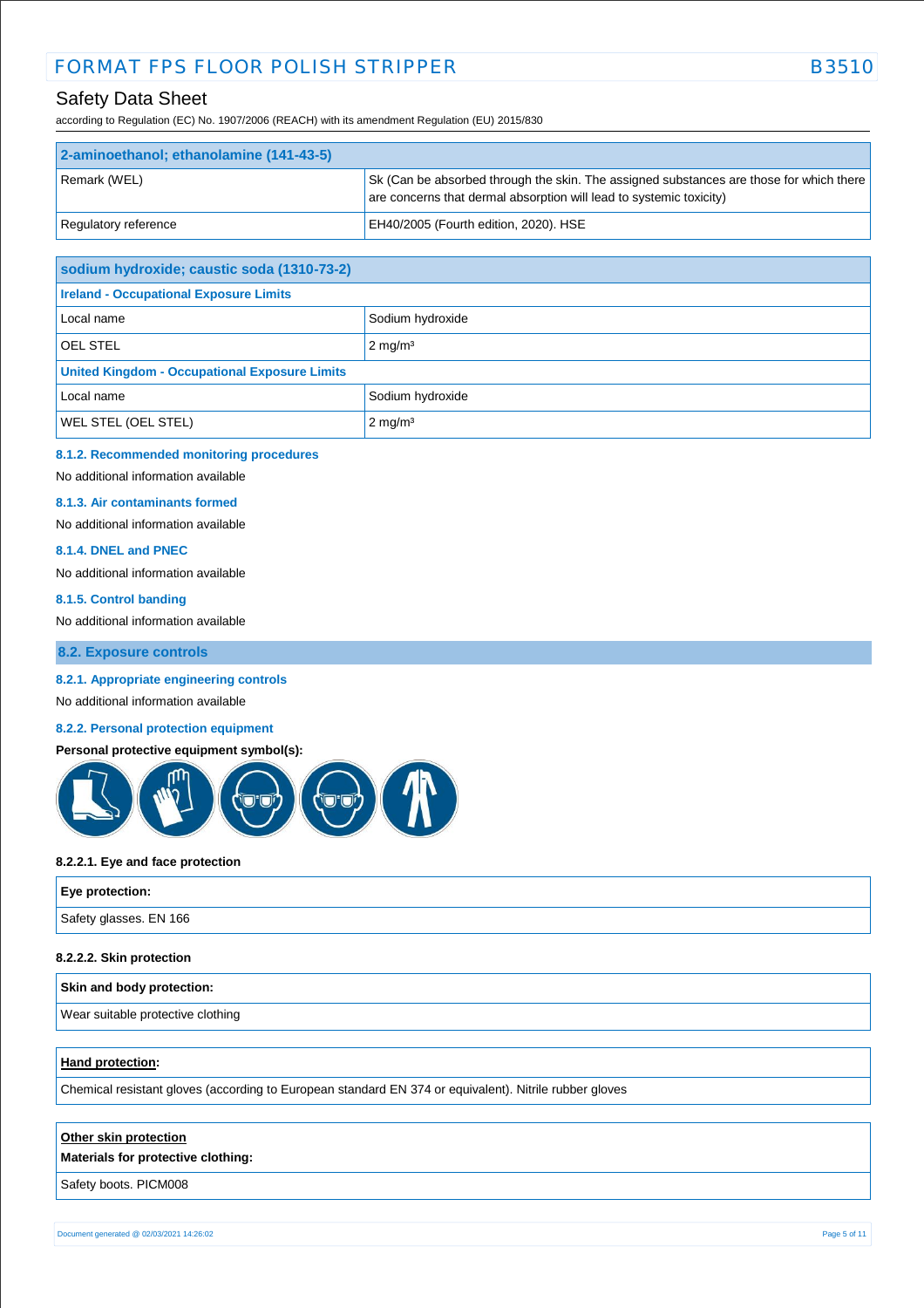## Safety Data Sheet

according to Regulation (EC) No. 1907/2006 (REACH) with its amendment Regulation (EU) 2015/830

#### **8.2.2.3. Respiratory protection**

#### **Respiratory protection:**

Not required for normal conditions of use

#### **8.2.2.4. Thermal hazards**

No additional information available

**8.2.3. Environmental exposure controls** 

No additional information available

### **SECTION 9: Physical and chemical properties**

#### **9.1. Information on basic physical and chemical properties**

| Physical state                                  | Liquid            |
|-------------------------------------------------|-------------------|
| Appearance                                      | Liquid.           |
| Colour                                          | red.              |
| Odour                                           | odourless.        |
| Odour threshold                                 | No data available |
| рH                                              | 13.1              |
| Relative evaporation rate (butylacetate=1)      | No data available |
| Melting point                                   | No data available |
| Freezing point                                  | No data available |
|                                                 | $\geq 100$ °C     |
| Boiling point                                   |                   |
| Flash point                                     | No data available |
| Auto-ignition temperature                       | No data available |
| Decomposition temperature                       | No data available |
| Flammability (solid, gas)                       | No data available |
| Vapour pressure                                 | No data available |
| Relative vapour density at 20 °C                | No data available |
| Relative density                                | 1.08              |
| Solubility                                      | Soluble in water. |
| Partition coefficient n-octanol/water (Log Pow) | No data available |
| Viscosity, kinematic                            | No data available |
| Viscosity, dynamic                              | No data available |
| Explosive properties                            | No data available |
| Oxidising properties                            | No data available |
| <b>Explosive limits</b>                         | No data available |

#### **9.2. Other information**

No additional information available

### **SECTION 10: Stability and reactivity**

#### **10.1. Reactivity**

The product is non-reactive under normal conditions of use, storage and transport.

**10.2. Chemical stability**

Stable under normal conditions.

**10.3. Possibility of hazardous reactions**

No dangerous reactions known under normal conditions of use.

#### **10.4. Conditions to avoid**

None under recommended storage and handling conditions (see section 7).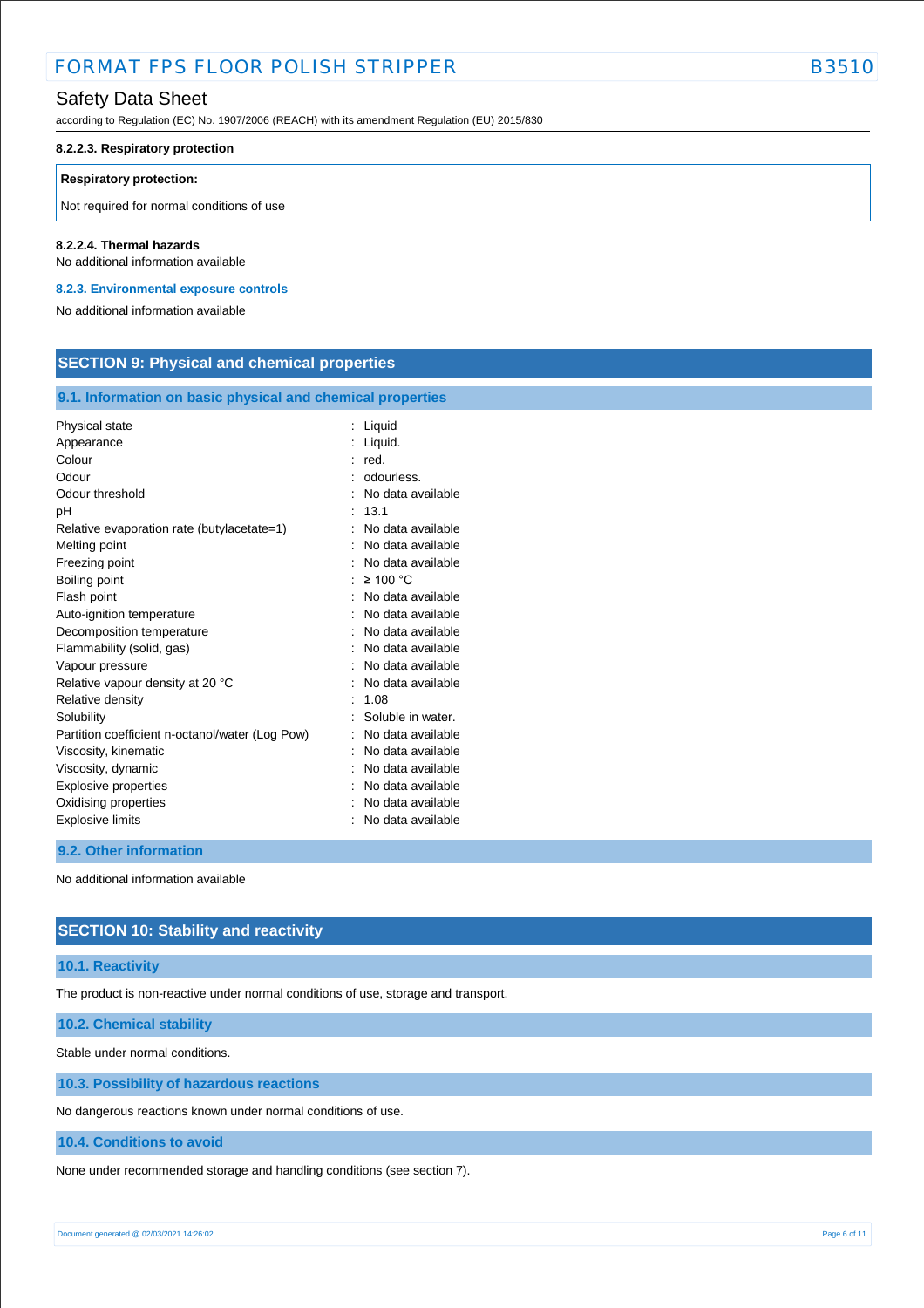## Safety Data Sheet

according to Regulation (EC) No. 1907/2006 (REACH) with its amendment Regulation (EU) 2015/830

## **10.5. Incompatible materials**

#### Metals. Acids.

### **10.6. Hazardous decomposition products**

Under normal conditions of storage and use, hazardous decomposition products should not be produced.

| <b>SECTION 11: Toxicological information</b> |                                          |  |
|----------------------------------------------|------------------------------------------|--|
| 11.1 Information on toxicological effects    |                                          |  |
| Acute toxicity (oral)                        | : Not classified                         |  |
| Acute toxicity (dermal)                      | Not classified                           |  |
| Acute toxicity (inhalation)                  | Not classified                           |  |
| Skin corrosion/irritation                    | : Causes severe skin burns.              |  |
|                                              | pH: 13.1                                 |  |
| Serious eye damage/irritation                | : Causes serious eye damage.<br>pH: 13.1 |  |
| Respiratory or skin sensitisation            | : Not classified                         |  |
| Germ cell mutagenicity                       | : Not classified                         |  |
| Carcinogenicity                              | Not classified                           |  |
| Reproductive toxicity                        | Not classified<br>٠.                     |  |
| STOT-single exposure                         | Not classified<br>÷                      |  |
| disodium metasilicate                        |                                          |  |
| STOT-single exposure                         | May cause respiratory irritation.        |  |
| STOT-repeated exposure                       | Not classified<br>÷                      |  |
| Aspiration hazard                            | Not classified                           |  |

| <b>SECTION 12: Ecological information</b>                    |                  |
|--------------------------------------------------------------|------------------|
| 12.1. Toxicity                                               |                  |
| Hazardous to the aquatic environment, short-term<br>(acute)  | : Not classified |
| Hazardous to the aquatic environment, long-term<br>(chronic) | : Not classified |

| Sodium xylenesulphonate (1300-72-7) |                               |
|-------------------------------------|-------------------------------|
| EC50 - Other aquatic organisms [1]  | $\vert$ > 1020 mg/l waterflea |

| sodium hydroxide; caustic soda (1310-73-2) |                          |  |
|--------------------------------------------|--------------------------|--|
| $ $ LC50 - Fish [1]                        | $> 35$ mg/l              |  |
| EC50 - Other aquatic organisms [1]         | $\geq$ 33 mg/l waterflea |  |
| 12.2. Persistence and degradability        |                          |  |

No additional information available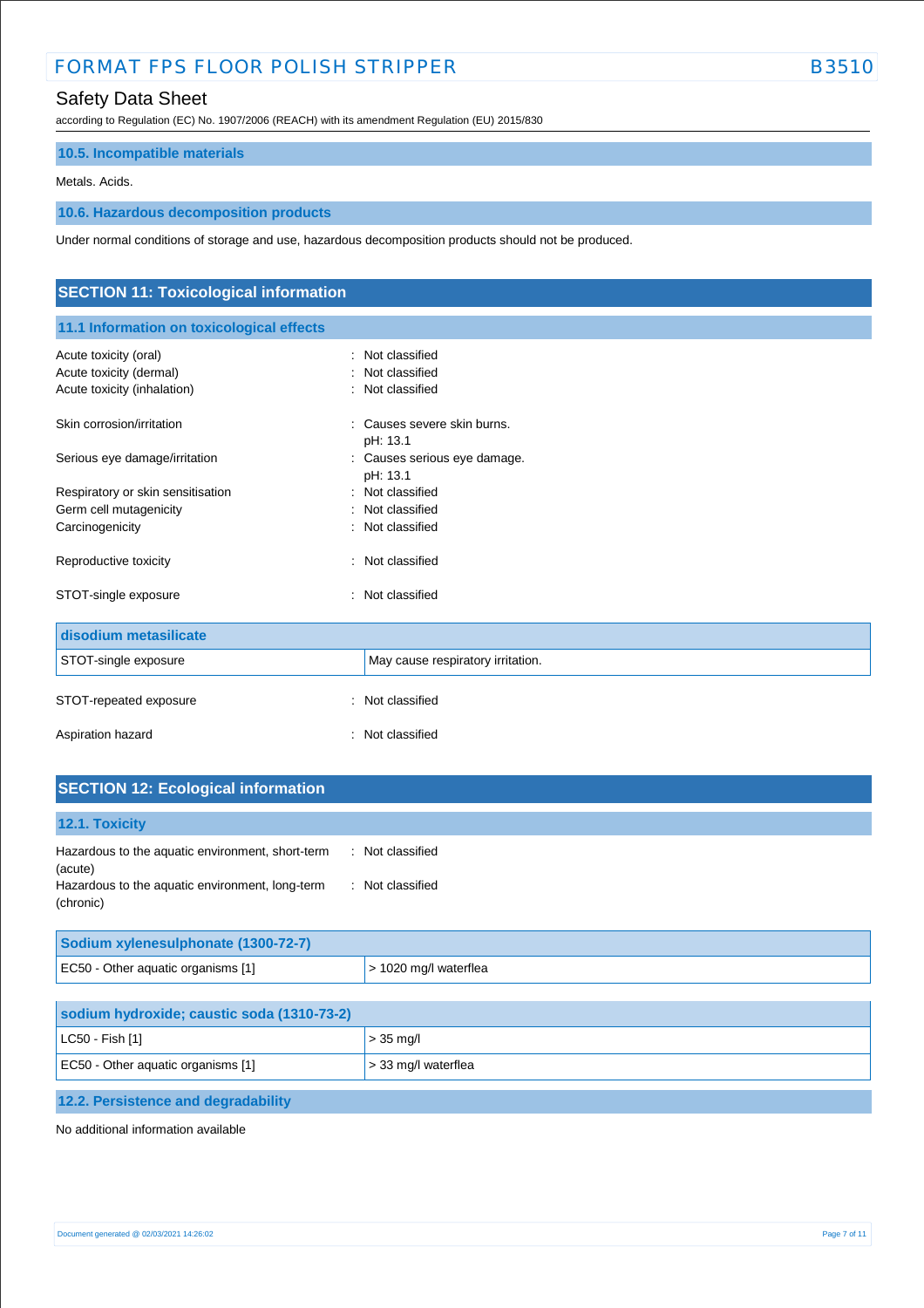## Safety Data Sheet

according to Regulation (EC) No. 1907/2006 (REACH) with its amendment Regulation (EU) 2015/830

| 12.3. Bioaccumulative potential                 |         |
|-------------------------------------------------|---------|
| Sodium xylenesulphonate (1300-72-7)             |         |
| Partition coefficient n-octanol/water (Log Pow) | $-3.12$ |
|                                                 |         |
| sodium hydroxide; caustic soda (1310-73-2)      |         |
| Partition coefficient n-octanol/water (Log Pow) | $-3.88$ |
| 12.4. Mobility in soil                          |         |
| No additional information available             |         |
| 12.5. Results of PBT and vPvB assessment        |         |
| No additional information available             |         |
| 12.6. Other adverse effects                     |         |
| No additional information available             |         |

## **SECTION 13: Disposal considerations**

**13.1. Waste treatment methods**

No additional information available

## **SECTION 14: Transport information**

In accordance with ADR / IMDG / IATA

| 14.1 UN number                                                                                                                                                                                                     |                                                                                                                                                                                                                                                                                                                             |
|--------------------------------------------------------------------------------------------------------------------------------------------------------------------------------------------------------------------|-----------------------------------------------------------------------------------------------------------------------------------------------------------------------------------------------------------------------------------------------------------------------------------------------------------------------------|
| UN-No. (ADR)<br>UN-No. (IMDG)<br>UN-No. (IATA)                                                                                                                                                                     | : UN 1760<br><b>UN 1760</b><br>$:$ UN 1760                                                                                                                                                                                                                                                                                  |
| 14.2. UN proper shipping name                                                                                                                                                                                      |                                                                                                                                                                                                                                                                                                                             |
| Proper Shipping Name (ADR)<br>Proper Shipping Name (IMDG)<br>Proper Shipping Name (IATA)<br>Transport document description (ADR)<br>Transport document description (IMDG)<br>Transport document description (IATA) | : CORROSIVE LIQUID, N.O.S.<br>: CORROSIVE LIQUID, N.O.S.<br>: Corrosive liquid, n.o.s.<br>: UN 1760 CORROSIVE LIQUID, N.O.S. (SODIUM HYDROXIDE, SODIUM<br>METASILICATE), 8, III, (E)<br>: UN 1760 CORROSIVE LIQUID, N.O.S. (SODIUM HYDROXIDE, SODIUM<br>METASILICATE), 8, III<br>: UN 1760 Corrosive liquid, n.o.s., 8, III |
| 14.3. Transport hazard class(es)                                                                                                                                                                                   |                                                                                                                                                                                                                                                                                                                             |
| <b>ADR</b><br>Transport hazard class(es) (ADR)<br>Danger labels (ADR)                                                                                                                                              | : 8<br>: 8                                                                                                                                                                                                                                                                                                                  |
| <b>IMDG</b><br>Transport hazard class(es) (IMDG)                                                                                                                                                                   | $\therefore$ 8                                                                                                                                                                                                                                                                                                              |
| Document generated @ 02/03/2021 14:26:02                                                                                                                                                                           | Page 8 of 11                                                                                                                                                                                                                                                                                                                |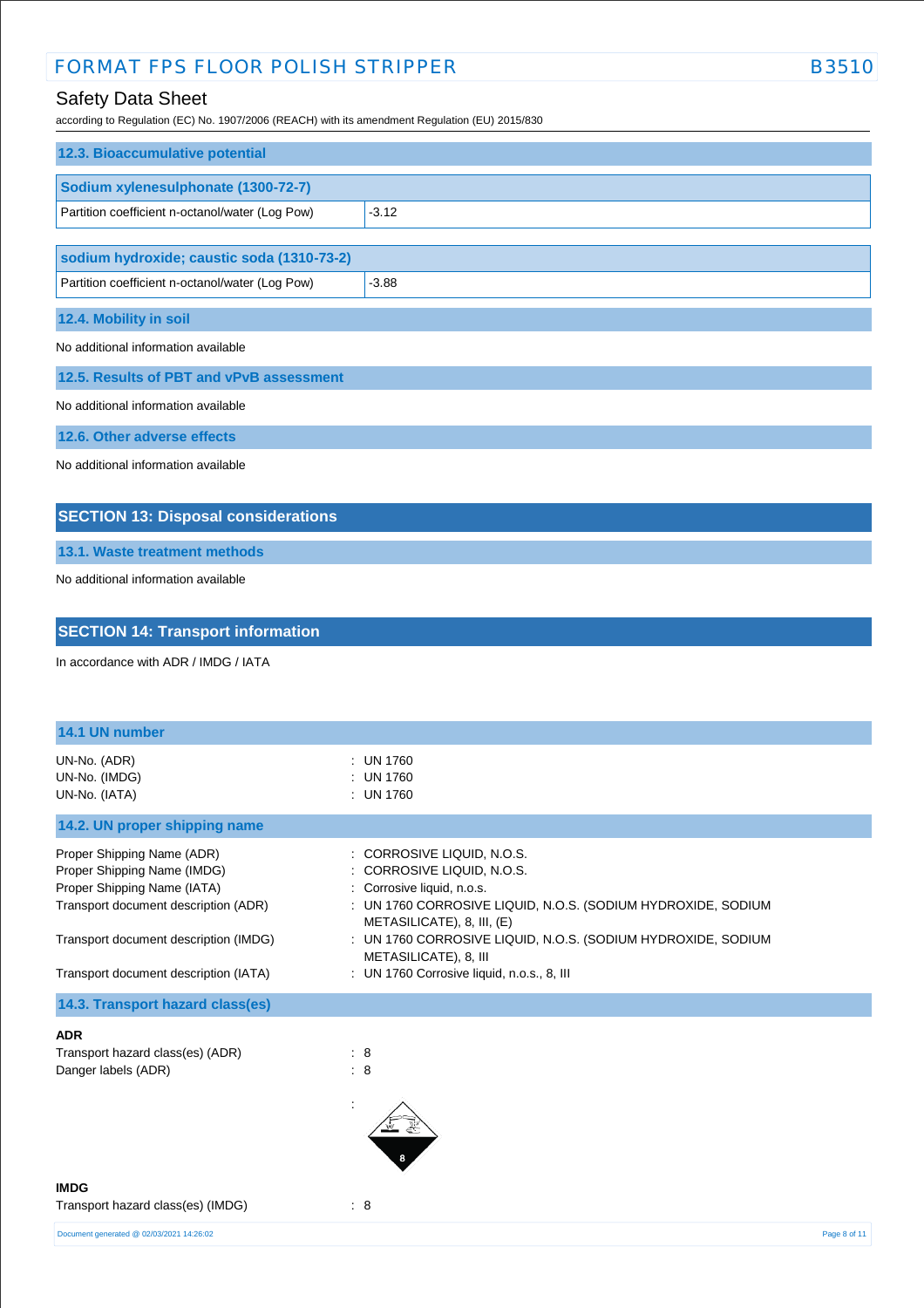## Safety Data Sheet

according to Regulation (EC) No. 1907/2006 (REACH) with its amendment Regulation (EU) 2015/830

| Danger labels (IMDG)                                                | : 8                                             |
|---------------------------------------------------------------------|-------------------------------------------------|
|                                                                     |                                                 |
| <b>IATA</b>                                                         |                                                 |
| Transport hazard class(es) (IATA)<br>Danger labels (IATA)           | : 8<br>: 8                                      |
|                                                                     |                                                 |
| 14.4. Packing group                                                 |                                                 |
| Packing group (ADR)<br>Packing group (IMDG)<br>Packing group (IATA) | $: \mathbb{H}$<br>$:$ $\mathbb{H}$<br>$\pm$ 111 |
| <b>14.5. Environmental hazards</b>                                  |                                                 |
| Dangerous for the environment                                       | : No                                            |
| Marine pollutant                                                    | : No                                            |
| Other information                                                   | : No supplementary information available        |
| 14.6. Special precautions for user                                  |                                                 |
| <b>Overland transport</b>                                           |                                                 |
| Classification code (ADR)                                           | $\therefore$ C9                                 |
| Special provisions (ADR)<br>Limited quantities (ADR)                | : 274<br>: 51                                   |
| Excepted quantities (ADR)                                           | : E1                                            |
| Packing instructions (ADR)                                          | P001, IBC03, LP01, R001                         |
| Mixed packing provisions (ADR)                                      | : MP19                                          |
| Portable tank and bulk container instructions (ADR)                 | $\therefore$ T7                                 |
| Portable tank and bulk container special provisions<br>(ADR)        | $:$ TP1, TP28                                   |
| Tank code (ADR)                                                     | : L4BN                                          |
| Vehicle for tank carriage<br>Transport category (ADR)               | : AT<br>$\therefore$ 3                          |
| Special provisions for carriage - Packages (ADR)                    | : V12                                           |
| Hazard identification number (Kemler No.)                           | 80<br>÷.                                        |
| Orange plates                                                       | 80<br>1760                                      |
| Tunnel restriction code (ADR)                                       | : $\mathsf{E}% _{\mathsf{M}}$                   |
| EAC code<br>APP code                                                | : 2X<br>$\therefore$ B                          |
| Transport by sea                                                    |                                                 |
| Special provisions (IMDG)                                           | : 223, 274                                      |
| Limited quantities (IMDG)                                           | : 5L                                            |
| Excepted quantities (IMDG)                                          | : E1                                            |
| Packing instructions (IMDG)<br>IBC packing instructions (IMDG)      | P001, LP01<br>: IBC03                           |
| Tank instructions (IMDG)                                            | <b>T7</b>                                       |
| Tank special provisions (IMDG)                                      | <b>TP1, TP28</b>                                |
| EmS-No. (Fire)                                                      | $: F-A$                                         |
| EmS-No. (Spillage)                                                  | $: S-B$                                         |
| Stowage category (IMDG)                                             | $\therefore$ A                                  |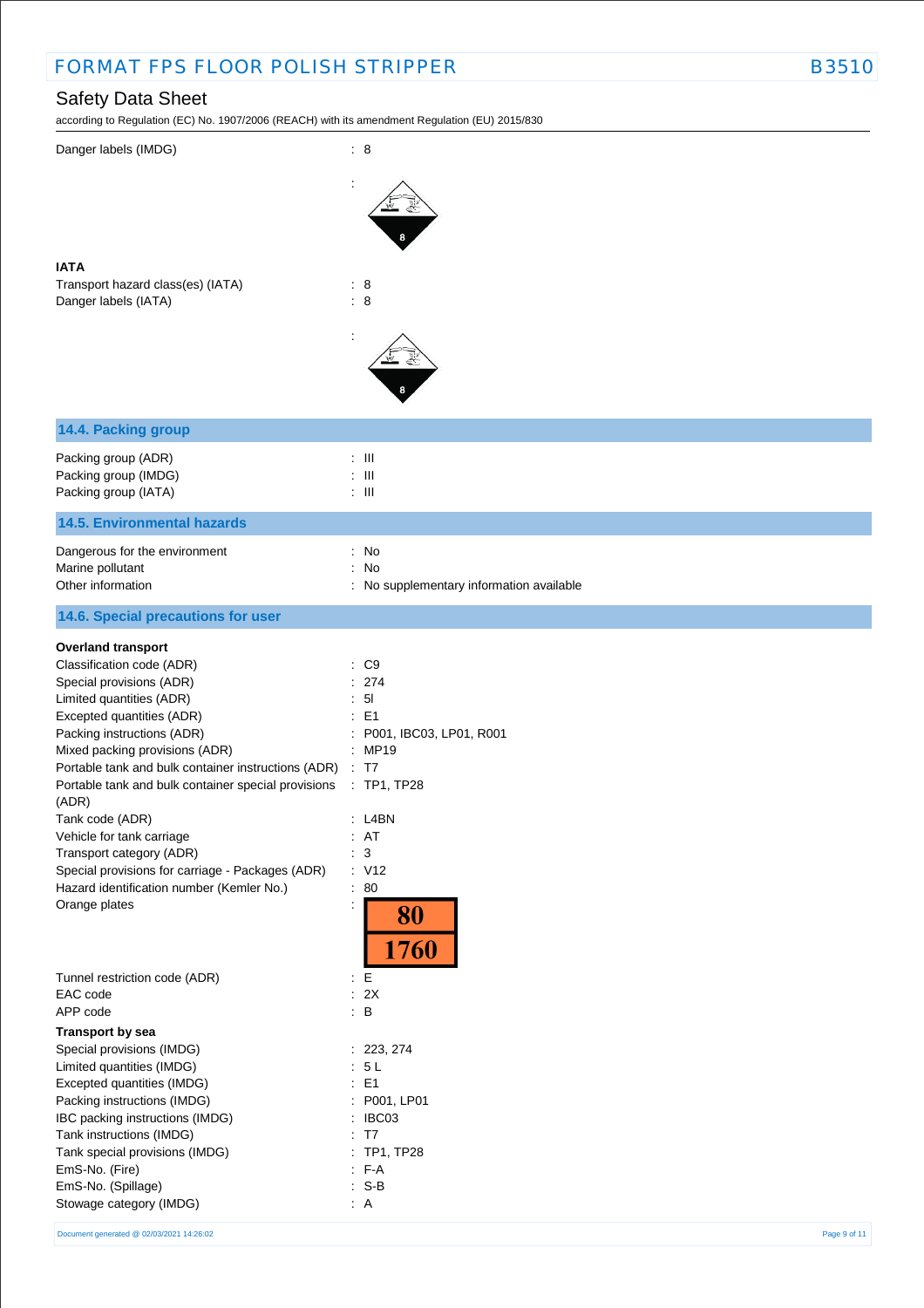## Safety Data Sheet

according to Regulation (EC) No. 1907/2006 (REACH) with its amendment Regulation (EU) 2015/830

| Air transport                                |        |
|----------------------------------------------|--------|
| PCA Excepted quantities (IATA)               | : E1   |
| PCA Limited quantities (IATA)                | : Y841 |
| PCA limited quantity max net quantity (IATA) | : 1L   |
| PCA packing instructions (IATA)              | : 852  |
| PCA max net quantity (IATA)                  | : 5L   |
| CAO packing instructions (IATA)              | : 856  |
| CAO max net quantity (IATA)                  | : 60L  |
| Special provisions (IATA)                    | : A3   |
| ERG code (IATA)                              | : 8L   |
|                                              |        |

#### **14.7. Transport in bulk according to Annex II of Marpol and the IBC Code**

IBC code : Not applicable.

### **SECTION 15: Regulatory information**

**15.1. Safety, health and environmental regulations/legislation specific for the substance or mixture**

#### **15.1.1. EU-Regulations**

Contains no REACH substances with Annex XVII restrictions

Contains no substance on the REACH candidate list

Contains no REACH Annex XIV substances

Contains no substance subject to Regulation (EU) No 649/2012 of the European Parliament and of the Council of 4 July 2012 concerning the export and import of hazardous chemicals.

Contains no substance subject to Regulation (EU) No 2019/1021 of the European Parliament and of the Council of 20 June 2019 on persistent organic pollutants

| Detergent Regulation (648/2004/EC): Labelling of contents:                |         |  |
|---------------------------------------------------------------------------|---------|--|
| <b>Component</b>                                                          |         |  |
| <b>EDTA</b> and salts thereof, anionic surfactants, non-ionic surfactants | $< 5\%$ |  |

#### **15.1.2. National regulations**

#### **United Kingdom**

British National Regulations : Commission Regulation (EU) 2015/830 of 28 May 2015 amending Regulation (EC) No 1907/2006 of the European Parliament and of the Council on the Registration, Evaluation, Authorisation and Restriction of Chemicals (REACH). Classification Labelling Packaging Regulation; Regulation (EC) No 1272/2008.

**15.2. Chemical safety assessment**

No additional information available

### **SECTION 16: Other information**

| Full text of H- and EUH-statements: |                                                        |  |  |
|-------------------------------------|--------------------------------------------------------|--|--|
| Acute Tox. 4 (Dermal)               | Acute toxicity (dermal), Category 4                    |  |  |
| Acute Tox. 4 (Inhalation)           | Acute toxicity (inhal.), Category 4                    |  |  |
| Acute Tox. 4 (Inhalation: vapour)   | Acute toxicity (inhalation: vapour) Category 4         |  |  |
| Acute Tox. 4 (Oral)                 | Acute toxicity (oral), Category 4                      |  |  |
| Eye Dam. 1                          | Serious eye damage/eye irritation, Category 1          |  |  |
| Eye Irrit. 2                        | Serious eye damage/eye irritation, Category 2          |  |  |
| Skin Corr. 1A                       | Skin corrosion/irritation, Category 1, Sub-Category 1A |  |  |
| Skin Corr. 1B                       | Skin corrosion/irritation, Category 1, Sub-Category 1B |  |  |
| Skin Irrit, 2                       | Skin corrosion/irritation, Category 2                  |  |  |

Document generated @ 02/03/2021 14:26:02 Page 10 of 11